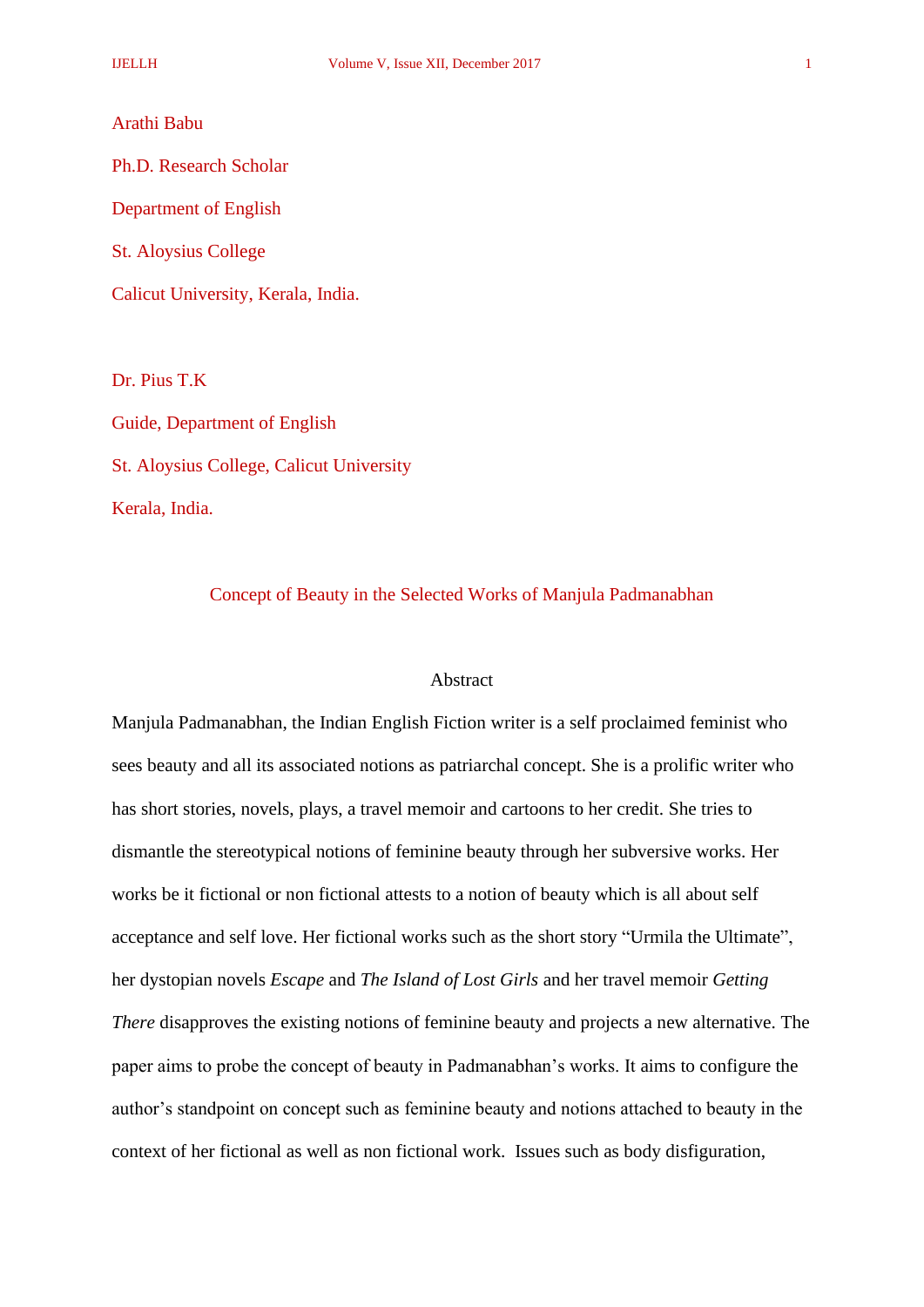anorexia, body image are also tied to the idea of beauty and the paper aims to discuss these issues in the light of Padmanabhan's works.

Keywords: Anorexia, Body Disfiguration, Body Image, Feminine Beauty, Patriarchal

1. Introduction

Manjula Padmanabhan is an Indian English fiction writer renowned for her Onassis award winning play Harvest. Her works deals with a number of themes like female infanticide, violence against women, social hypocrisy and apathy, communal violence, patriarchal setups. She is a self proclaimed feminist who believes in gender fluidity. She often uses dystopian futuristic setups to discuss pressing issues of the present. In her interview to Kanishka Ramchandani she says "What most people around the globe are experiencing right now is a dystopia, in the present. My novel is only mildly fictional and futuristic — much of what happens in it is within the realm of possibility." She often uses dark humour to articulate her points. In an interview to Parshathy J. Nath she explains "My view of reality is dark even in the comic strip, but I present it with a little twist that makes it seem like a joke". The notion of beauty often related to physical appearances is undermined by the author in her works. Physical appearance is secondary to the author compared to a person's inner worth and personality. Her memoir as well as her fictional works espouses her feminist stand which devalues beauty ideals of femininity.

2. *Getting There*

*Getting There* is the travel memoir of the writer Manjula Padmanabhan. It is the author's quest for love, spiritual fulfilment, weight loss spanning three countries. The author is candid about her personal life and she is unapologetic about her failures in her professional as well as personal life. The author proclaims herself to be a feminist who does not care about her appearance and admits to not having any feminine interests in her memoir. Her need for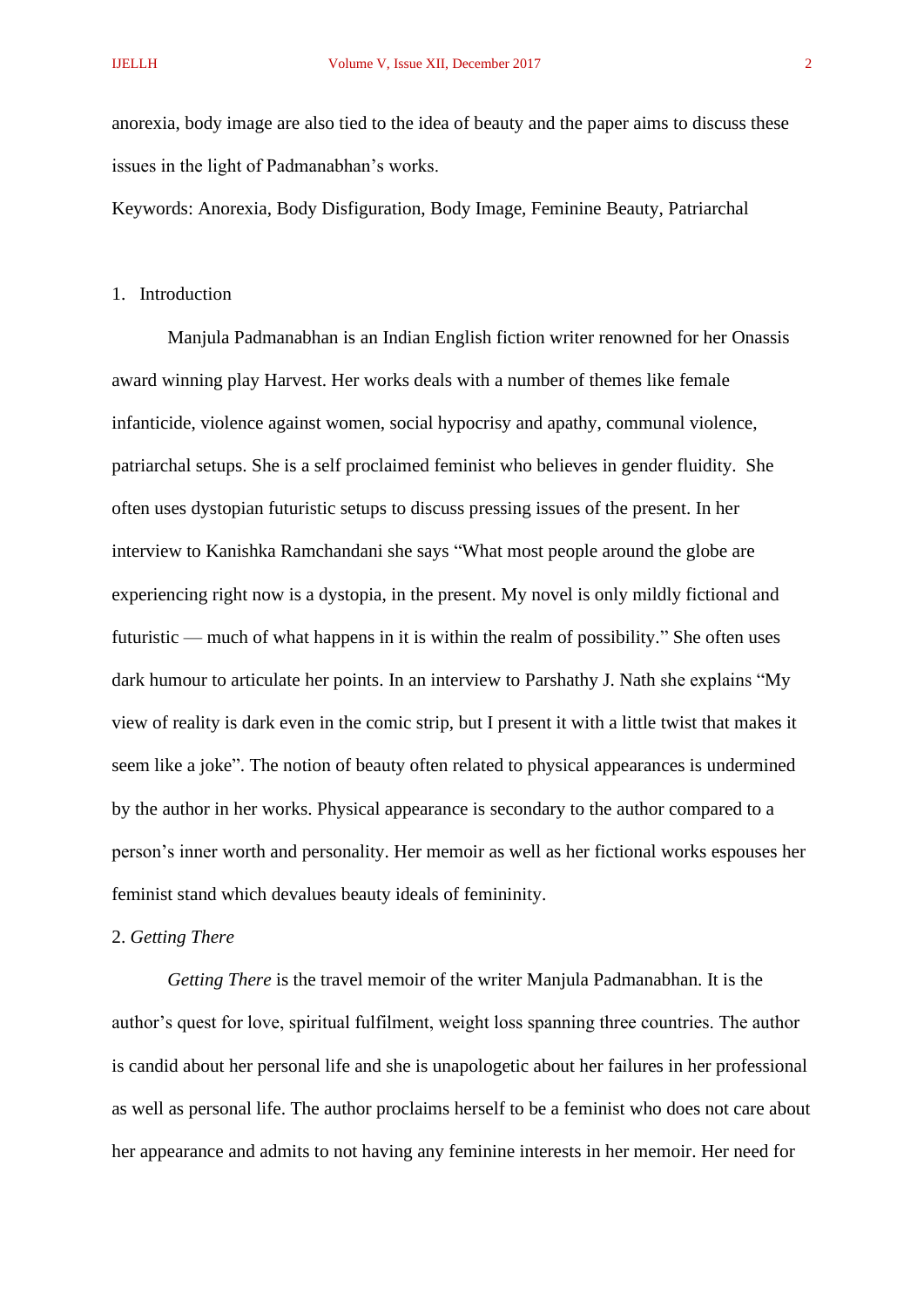reducing weight makes her consult a doctor who specialises in drastically altering the weight of his clients by making them undertake a strict diet regimen. Manjula's attempts to reduce weight makes her undertake this diet regimen which consists of fat free foods. Manjula does not believe in the conventional standards of beauty. She didn't aspire to have an abnormally thin figure. Though she was conscious of her body image she could not see herself as subscribing to the conventional often stereotypical standards of beauty which dictated a woman to have a thin waist and wide hips. The hint of sarcasm in her voice is unmistakable as she compares the pictures of nude women post their weight loss to something diseased and their bodies as cartoon. Manjula is not flattered with the pictures of nude woman which the doctor shows her as a proof of his skill. She has disdain for the prize patient of the doctor who has now been reduced to a "sack of loose brown skin" (Padmanabhan, *Getting There* 10). She does not approve of the unrealistic body figures shown in the photograph by her doctor to depict the after effects of his successful weight reduction programme. Manjula prized individuality more than conforming to the needs and expectations of the society. After seeing the nude photos of women post their weight loss she remembers having met a woman who had a second thumb on his right hand. The author remembers having thought well of the woman for having accepted her own irregularity rather than trying to change it. Manjula does not believe in cosmetic procedures like plastic surgery to enhance one's beauty as she is adamant that she does not want to look like "a surgeon's embroidery sample". The nude photos of the patients makes her question the woman's intention in loosing weight. It made her think whether the woman did this of her own volition or was forced to do owing to her husband who wanted a slender wife. Manjula herself is a feminist who does not believe in the idea of marriage or having children. She signs up for the weight reduction programme for her own self rather than for appeasing those around her. She has disdain for the prize patient whom she doubts has succumbed to the pressure of her husband to reduce weight. Even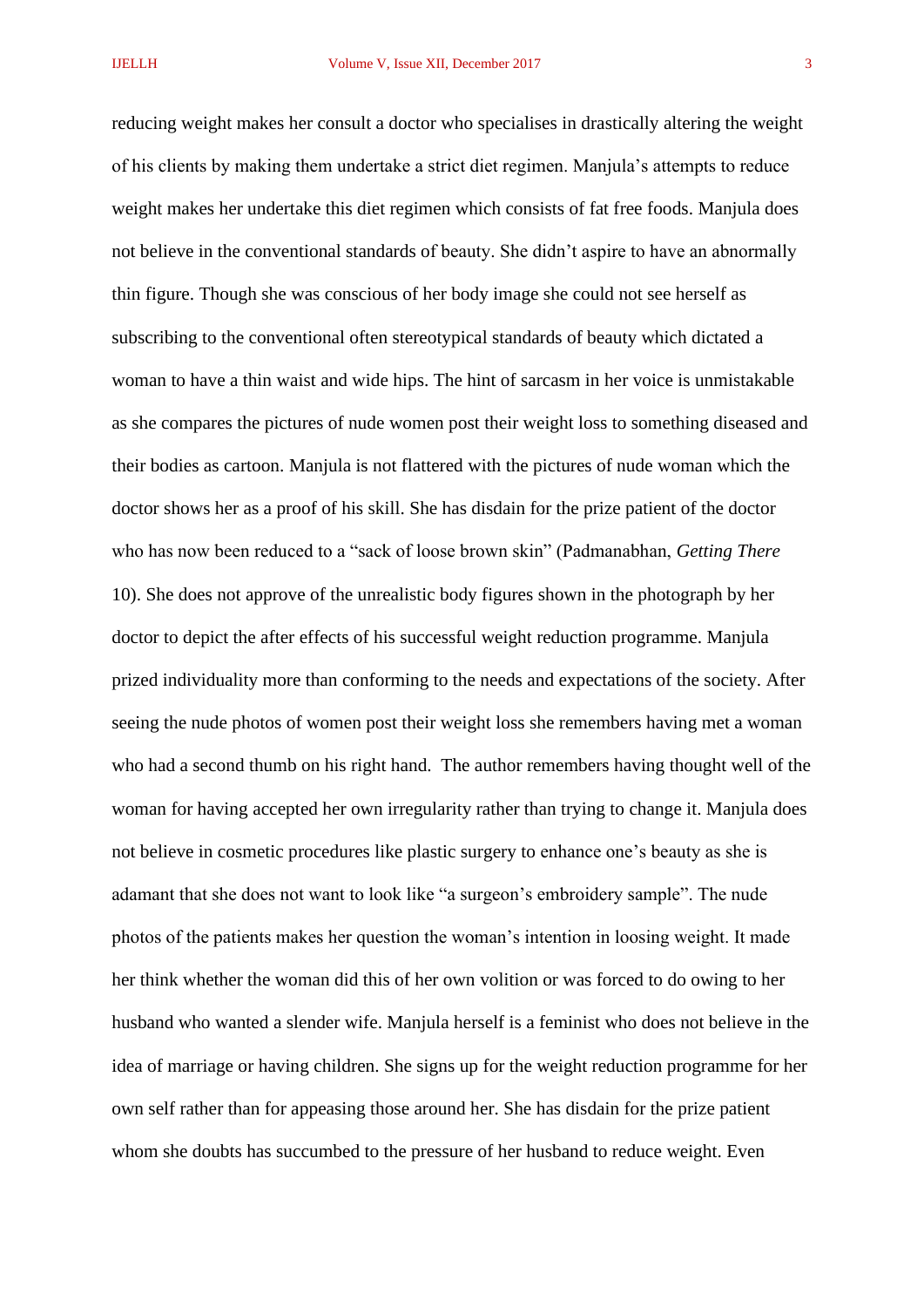though Manjula admits to not having any self image, she rejects the doctors suggestion that her overeating maybe a result of her "feelings of inadequacy, a desire to overcompensate" (12)

Manjula does not feel any need to make herself presentable or attractive for a man. Her unhappiness over her figure was due to the fact that she was overweight. Her decision to reduce weight is prompted by her realization that she was overweight. She was not beauty conscious; she regarded the ideals and standards of beauty as the trappings of patriarchal society. The idea of making herself presentable for marriage is an anathema to the writer. She does not feel "marriage as an institution …is the best way for men and women to, you know live together" (Padmanabhan, *Getting There* 13). She believes marriage to be an "instrument of patriarchy" which was "only a system…used to control women's sexuality- to define it" (Padmanabhan, *Getting There* 13). She feels guilty for betraying her feminist self when she lies to the doctor about liking jewellery and perfumes as part of her psychometric test. According to Manjula regards the concept of "masculine and feminine were outmoded concepts" and "as a woman'' whatever she did " should be considered adequately feminine without requiring external reference points" (Padmanabhan, *Getting There* 15). She does not subscribe to the idea of femininity and all the notions of beauty attached to it. This is the very reason she refuses to dress or act in a feminine manner. When Manjula is asked to draw a silhouette of two figures- a man and a woman, she is in a dilemma whether to draw the figure of a long haired woman which would be the ideal feminine woman or with short hair just like her., her feminist self scorns at the idea of femininity and the notions of beauty attached to it. When she sees a fellow patient, a young woman in her twenties decked in the garments of a newlywed, she is filled with disdain for the young woman whom she felt to be "a human Pomeranian attached to her lord husband by a leash of gold chains" (Padmanabhan, *Getting There* 23). She asks herself whether she would be willing to "be weighed down with gold, my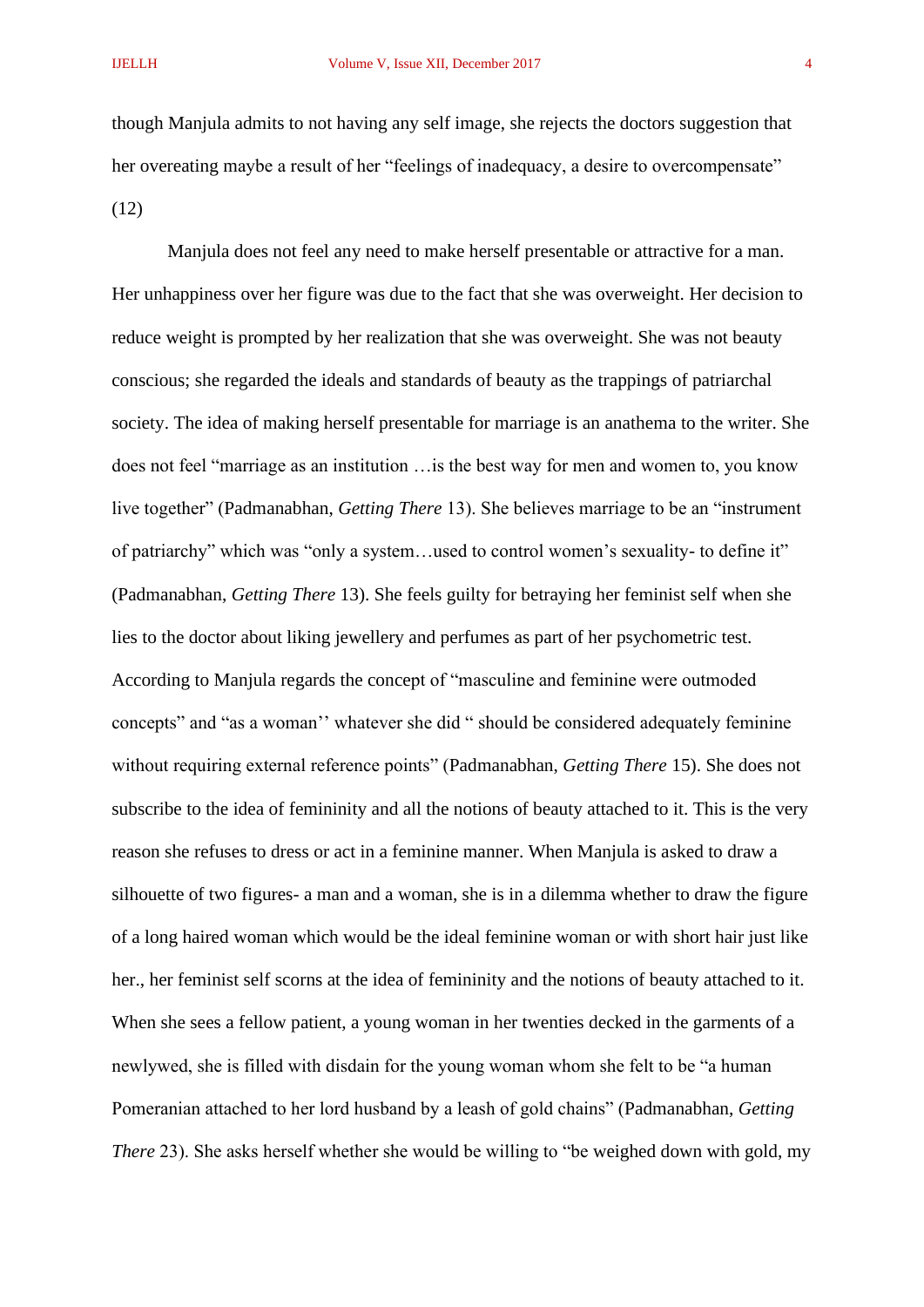face obscured under a mash of rogue and mascara!" (Padmanabhan, *Getting There* 23). She can "NEVER" ever be like this young woman as her feminist self was against the very idea of marriage and all its associated roles and responsibilities.

Manjula has a humorous take on fat and thin people rather than dismissing the fat or obese people as unglamorous and unattractive, she regards it as a matter of one's class or status. She feels "fat is an attention getting asset, whether it is stored on the body or in the bank" (Padmanabhan, *Getting There* 23). She feels that "rich people get fat because their intake of food far outstrips their bodies energy requirements" (Padmanabhan, *Getting There* 23). Poor people only look thin "because they cannot afford the sort of food intake that produces a surplus of energy to store as fat" (Padmanabhan, *Getting There* 23). What distinguishes a rich person and a poor person is merely the glamour associated with dressing expensively as "the rich of today are obliged to look thin and dress expensively" (Padmanabhan, *Getting There* 23). Manjula is also surprised at the drastic result of weight reduction which is followed by a commensurate increase in a person's attractiveness. The sight of a woman who was a "lower middle class frump in a plain cotton sari" (Padmanabhan, *Getting There* 22) changed into a "glamorous affluent six kitten" (Padmanabhan, *Getting There* 22) post her weight reduction is beyond her grasp. The tone of sarcasm in her voice in the description of the woman is unmistakable. This may also indicate Manjula's implicit distrust and rejection of the conventional beauty standards which dictate a woman to have a thin figure.

 Manjula's account of her formative years points to her rejection of the beauty ideal. As a young girl she was distrustful of the stories which "stressed the importance of beauty in a heroine's life" (Padmanabhan, *Getting There* 61). No matter how "deformed or wretched "the heroine was, by the end of the story would miraculously become beautiful. This beautiful heroine would then attract "a mate of the dragon slaying, glass mountain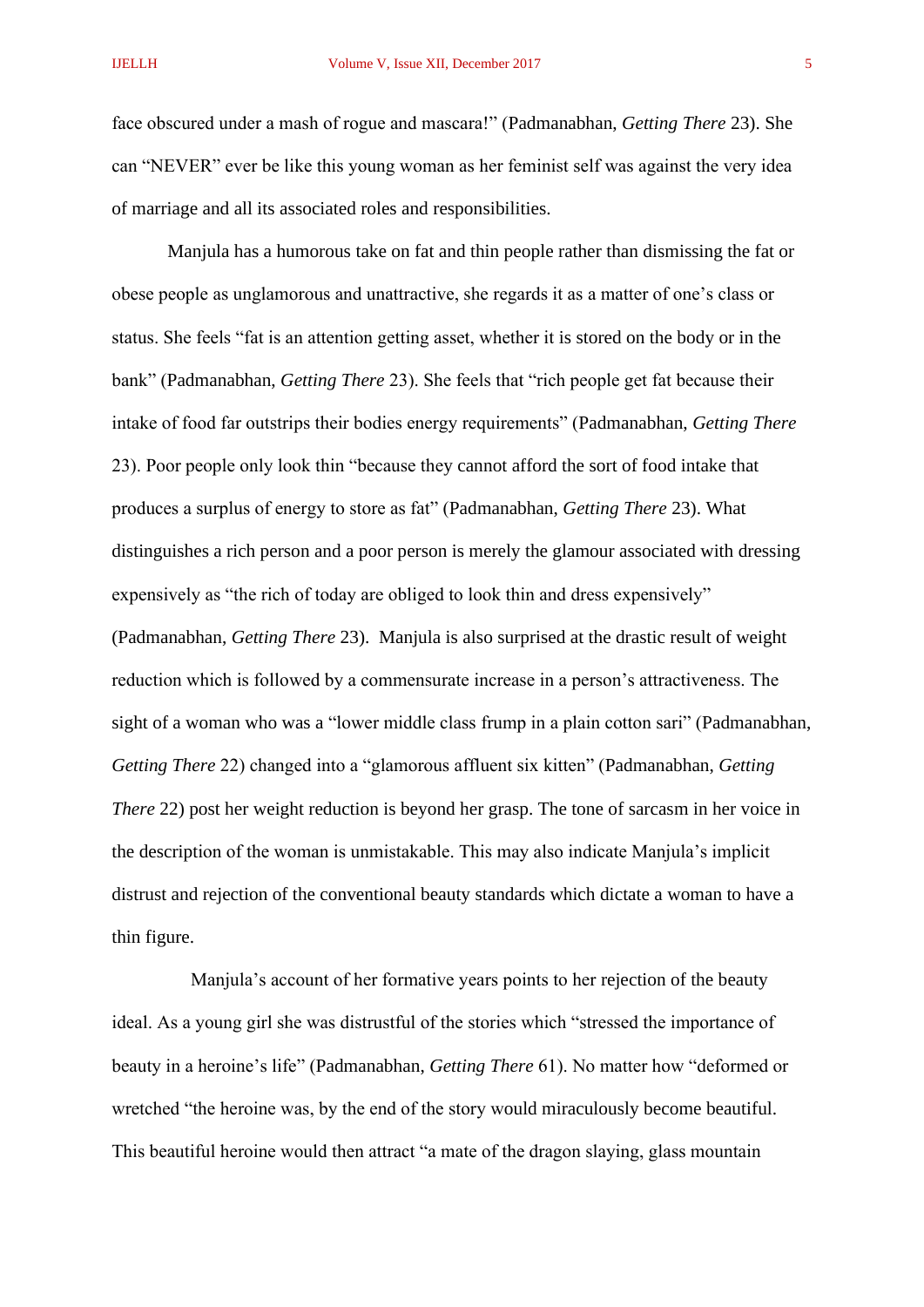scaling class who would provide her with a secure place in which to raise a brood of children" (Padmanabhan, *Getting There* 61). Manjula's account of the typical damsel in distress stories is humorous as well as sarcastic. She did not identify herself as the beautiful heroine but as a "goose girl who volunteers to be the dragon's first victim because she's too plain to be anything else" (Padmanabhan, *Getting There* 61). As a child she was pudgy and cross eyed, at thirteen, she wore braces and at fourteen she suffered short sightedness. For these reasons she did not see herself "enjoy a heroine's fate" (Padmanabhan, *Getting There* 61). At fifteen and sixteen, she "grew frontally and had pimples to contend with and frizzy hair to be quelled with curlers soaked in beer" (Padmanabhan, *Getting There* 61). She began to change her unassuming and nondescript clothes for a more flashy flamboyant dressing style when decides to create a persona for herself as an artist. After studying the appearance of talented and successful people, she began to dress like them in the hope of being as successful as them. Her dressing at this time included "bright clingy t shirts that caused men in the street to breathe in sharply" (Padmanabhan, *Getting There* 64). She also wore gold ornaments and makeup at this point of time hoping to achieve the status of a successful artist. All this changed following her initiation into feminism at eighteen when she realized that "there were problems far worse than being frizzy haired, bespectacled and fat" (Padmanabhan, *Getting There* 64). In the name of feminist solidarity she toned down her clothes and stopped wearing makeup all together. Being plain or beautiful no longer mattered to Manjula as she had made a decision to die at thirty for want of any good reason to live beyond it. Manjula's changing dressing style and appearance throughout her formative years points to the fact that she has never aspired to be someone conventionally beautiful. Even though she dabbles in flashy clothes to create a persona of a successful artist, her initiation to feminism makes her discard all the trappings of the patriarchal society.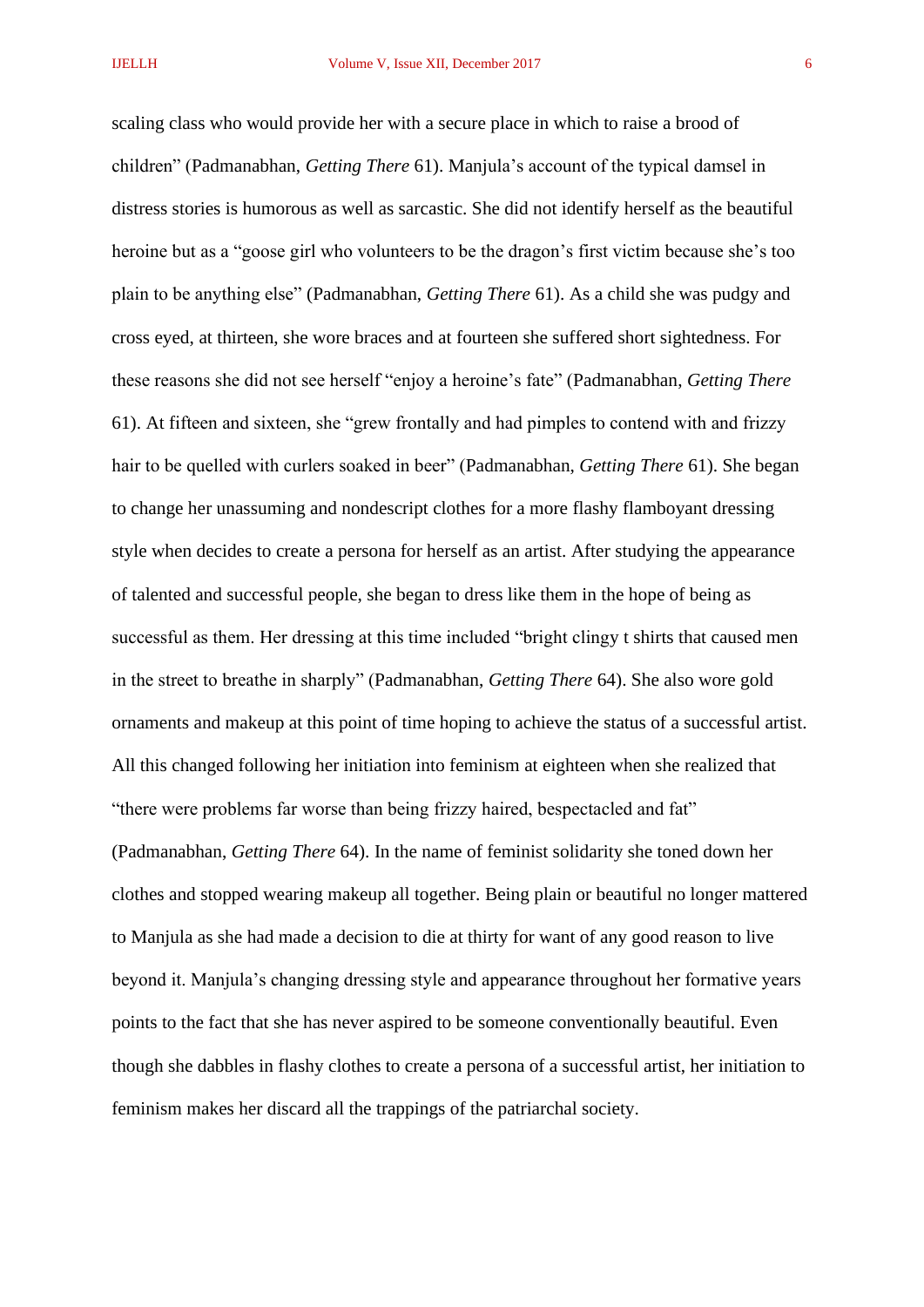She indulges herself in fat rich junk food during her stay in America and Holland disregarding her diet. At this point, the only dress she could wear was "a loose fitting, long sleeved silk shirt" (Padmanabhan, *Getting There* 295). The obsession with body figure might also lead to more dangerous psychological conditions like anorexia. Manjula is sorry for Pete's sister Juliana who was recovering from anorexia. Juliana calls herself fat inspite of the fact that she had starved herself to the point "where her hair had fallen out and her teeth rooted in her gums in pursuit of the goal of perfect weightlessness" (Padmanabhan, *Getting There* 296). Manjula is not obsessed with dieting or her body figure as she knew that she "could not match that kind of dedication nor did I want to try" (Padmanabhan, *Getting There* 296). She does not want to be reduced the plight of Juliana. The plight of Juliana makes her "feel positively happy to be overweight" (Padmanabhan, *Getting There* 296). The condition of Juliana makes her realize the repercussions of unrealistic beauty standards. In the final section titled "Holland" the author even though admitting to be "an unattractively fat" (Padmanabhan, *Getting There* 330) is happy to be alive and breathing normally. The very fact that she was alive was reason enough to celebrate and be thankful for. It does not matter to Manjula that she has failed in all the quests she had undertaken. The mere fact of being alive and being in control of her life makes her happy. The memoir ends on a note of self acceptance. The author chooses to celebrate her flaws and failures rather than see them as a mark of her incompetence. Her memoir ends on a note of positivity. The fact of being alive is to be cherished and celebrated more than attaining an unhealthy thin figure.

3. *Escape*

*Escape* is set in a country devoid of women. It is ruled by an army of clone brothers each named as General. In her review Jaishree Misra gives a concise summary of the novel, "*Escape* is the story of teenager Meiji who is the only surviving female in a country that has wiped out the fairer sex. The land is ruled by a general and marshalled by his marauding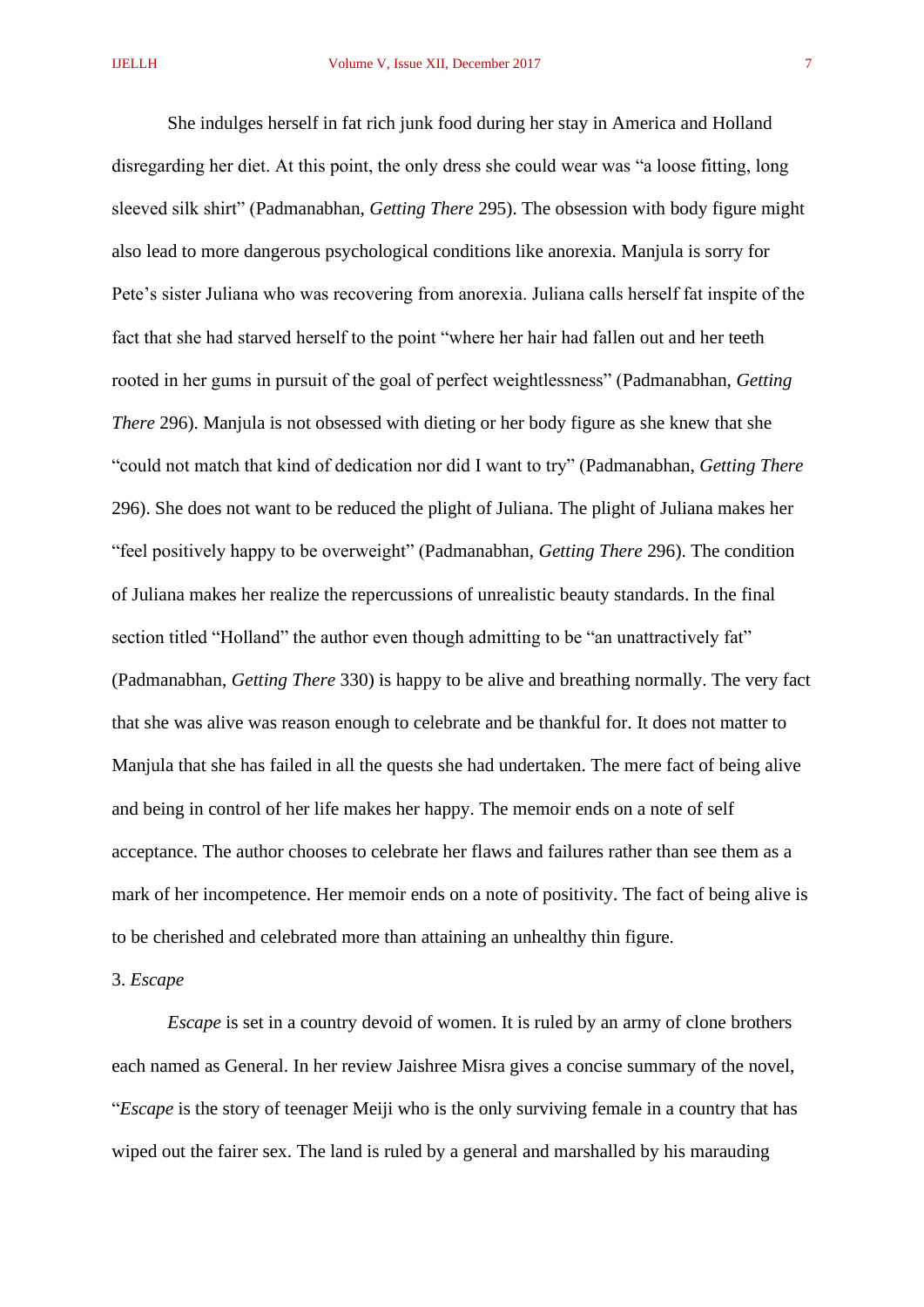Boyz. Meiji has been kept hidden in an estate and reared by her three Uncles – Uncle Zero, Uncle One and Uncle Two". The General call this country as Brotherland while the other nations of the world who condemn the General for his atrocities call this country as the Forbidden Country as its very name is erased from official records. The General and his clone brothers were invented in a laboratory by General's ancestors who procure the fund for this experiment from the rich and elite in the name of scientific progress. The General along with his clone brothers represent a patriarchal dispensation who regards women as "vermins". The years preceding General's ascension to power was followed by a large scale extermination of women and girls of all ages, " "Escape speaks of how the General and his men carry forward a practice that is already in existence-…'they had been practicing various forms of elimination in the years leading up to the Change' (ESC 270).The General talks of how convenient and ripe the environment was already to eliminate women-'The existing deficit of females in our world enormously aided our task'(Bhaskar, Vanitha, "The dynamics of post colonial ecofeminism and hegemonic masculinities in manjula padmanabhan's Escape") . Women were regarded as inimical to the collective ethic represented by the Generals and a new technology was invented to replace human reproduction. Homosexuality became the norm in General's Brotherland following the extermination of women. Scores of transvestites now populated he streets of Brotherland. The ideal of feminine beauty once cherished in the heydays was now replaced by a new standard. Men with feminine features as well as transvestites were considered as beautiful or sexually attractive by the men in the Brotherland. The paucity of women had also led to the emergence of homosexuality. The men in this country have no idea about what a woman looks like as General had destroyed all existing literature on women in addition to exterminating them. Young boys with feminine features and transvestites are considered beautiful and sexually attractive in this country. Even though Meiji conceals her identity with mauve tinted spectacles and is disguised as a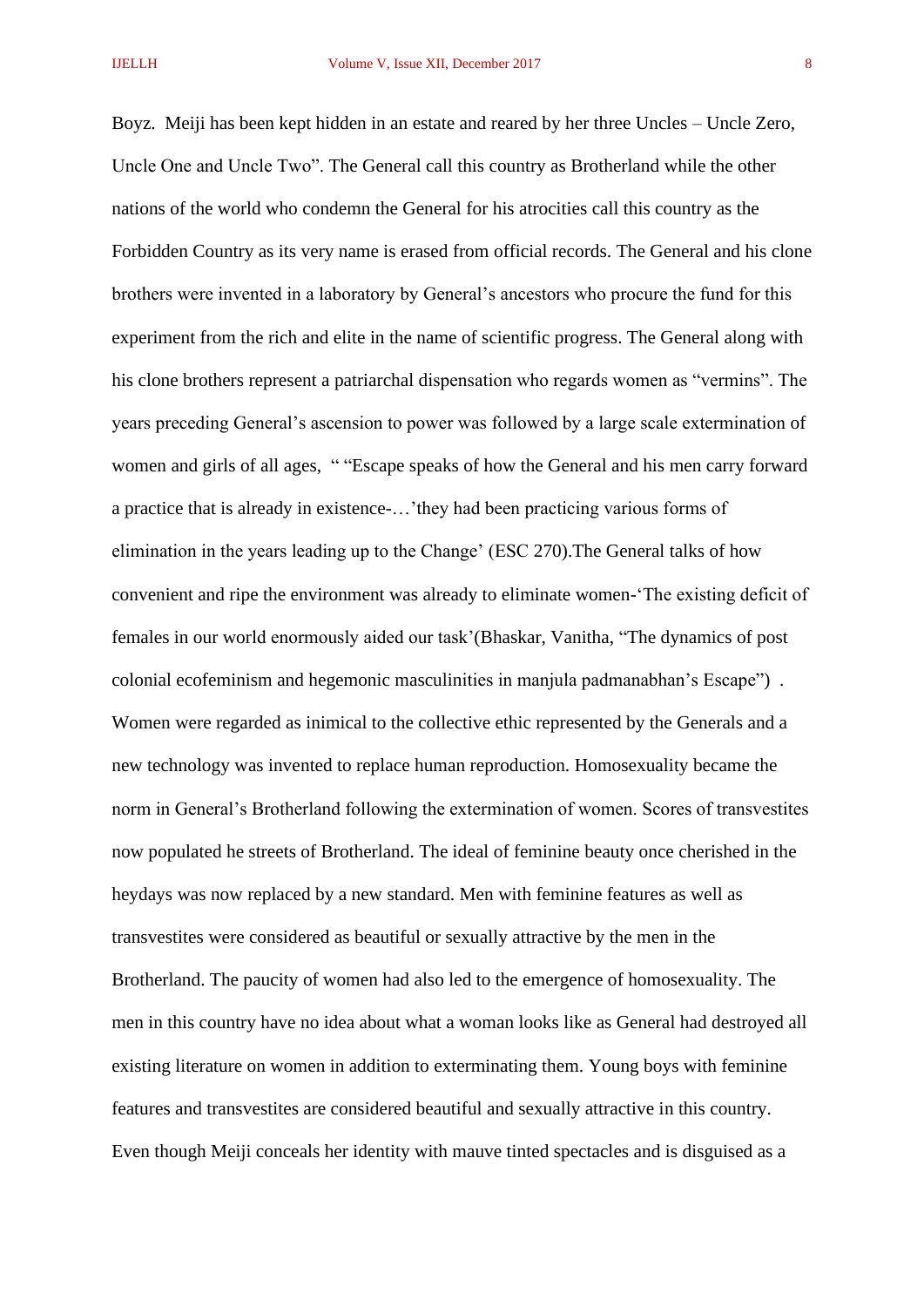boy, her "delicate nose, sculpted cheekbones and full mouth conspired to create a profile that was stubbornly beautiful" (Padmanabhan, *Escape* 347-348) attracts the attention of Budget. Budget, the administrator of the city is instantly taken in by the sight of Meiji even though she was dressed as a boy. He even pried on Meiji whenever Youngest was not looking at him. Budget is arguably attracted to Meiji and he even gives her flimsy see through clothes to wear. This indicates the change in the beauty ideal in the Brotherland. Before the Change or the extermination of women a heterosexual norm existed. After the Change, transvestites and young boys with feminine features began to be considered sexually attractive and beautiful by the male only populace.

 Transvestites are most often employed in the pleasure industry in the Brotherland. Budget calls three transvestites for the entertainment of the General and Youngest while in his palace. This "minor entertainment" is a highly sexual acrobatic act, a performance by some transvestites. These performers "engaged in a series of acrobatic couplings" (Padmanabhan, *Escape* 374) intended to excite their spectators. Male desire which earlier was fixated on women came to be now fixated on transvestites. Young boys presented themselves as sexually alluring and attractive by dressing themselves in women's clothes. For instance, Penta transforms himself into "a delicate simpering being, wearing heels and a shimmering black velvet outfit" for the gathering at the palace. On seeing Penta, Budget describes the boys appearance as "all sandpapered and shiny skinned" (385) even though he admits to have liked someone with a "slightly rougher surface" (Padmanabhan, *Escape* 386). There is a sexual innuendo in Budget's description of Penta. This point to the predatory nature of male sexual desires. Transvestites came to be considered as alluring, sexually attractive and beautiful following the Change also making them a prey to male desires. When Meiji makes her first appearance in the Continnum Palace she is ogled at by the men gathered there even though she was dressed as a boy. Meiji with her feminine features attracted the attention of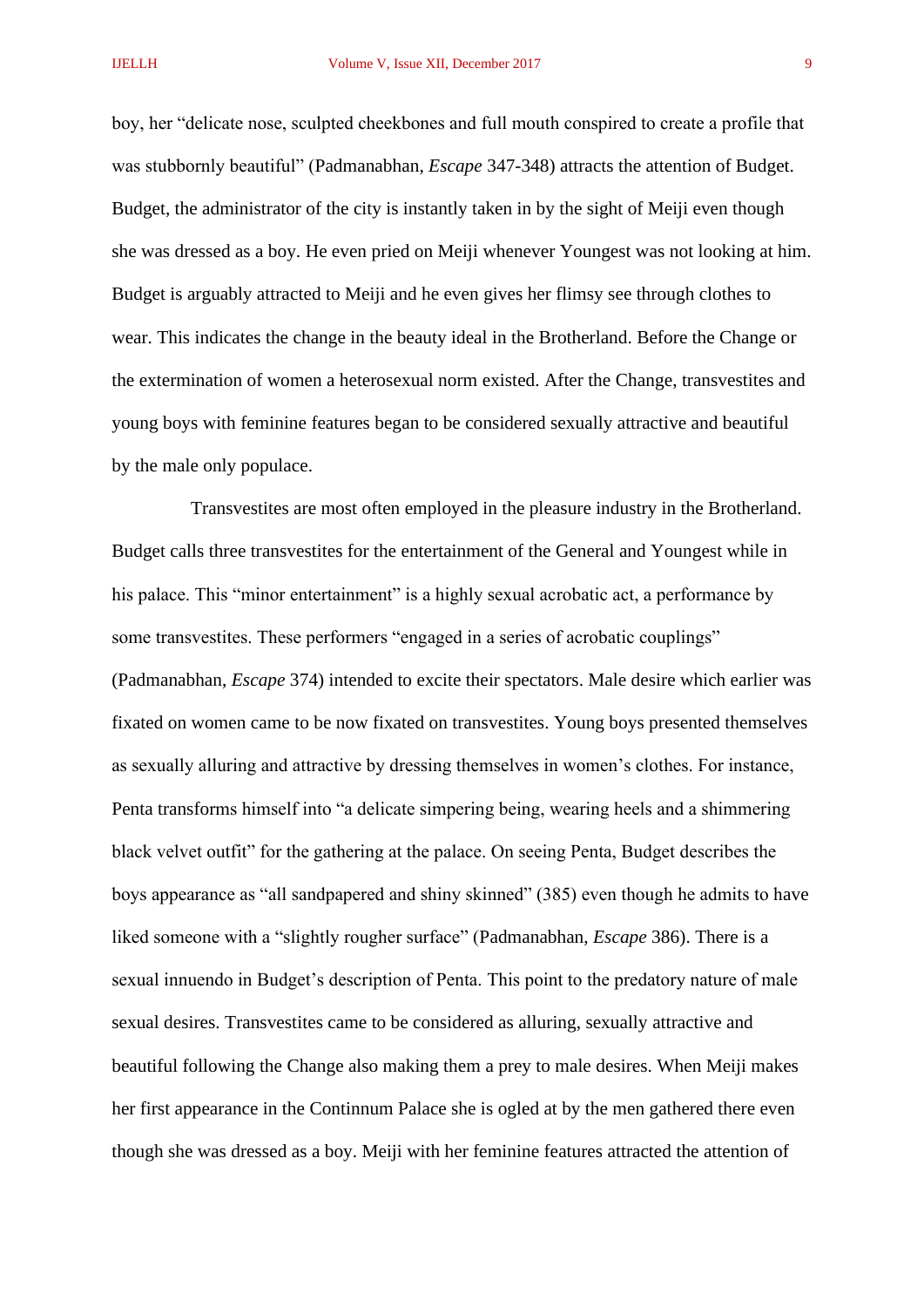the crowd who admired her for her "perfect definition of his mouth, his delicate jaw line and the shapely set of his nose" (Padmanabhan, *Escape* 383). There was also a rumour among the crowd that Meiji was Youngest's concubine. This indicates that it was a perfectly normal practise in Brotherland to take young beautiful boys as concubines. When it is revealed that Meiji is actually Youngest's blood generate, not his concubine, the crowd gleams at her "in hope and lust" (Padmanabhan, *Escape* 384). Females are still considered beautiful and sexually attractive by men secretly in the Brotherland. For instance when the estate owner Swan comes to know that Meiji is a girl, he at once asks Youngest to undress her to see her naked. Moreover Swan also had a copy of pornographic material which contained pictures of women engaged in various sexual acts. Youngest, Meiji's father is arguably attracted to her. The novel has some passages which shows this attraction as explained by Jai Arjun Singh in his review of the novel, " an earlier passage that acutely captures the book's moral ambiguity is the one where the two of them are bathing together and though Youngest's feelings are not explicitly spelled out for the reader, a throwaway sentence indicates that he has become aroused by the naked girl; that in spite of his conscious ideas about right and wrong, his body is instinctively responding to hers". Even though associating with women was considered an offence, women were secretly considered as beautiful, sexually attractive and the centre of male desire and attraction.

### 4. *The Island of Lost Girls*

*The Island of Lost Girls*, the sequel to *Escape* is set twenty years after the formation of the Brotherland in *Escape*. The novel is set in a post apocalyptic dystopian world. *The Asian Age* review of the novel explains so about the title, "The Island, in the novel, is formed in the first place to protect the "lost girls". As one of the mentors of the Island explains: "Once it was clear that there would only ever be all-men's teams, the whole shameful exploitation of women who live in the Zone — as booty, as trophies, as entertainment,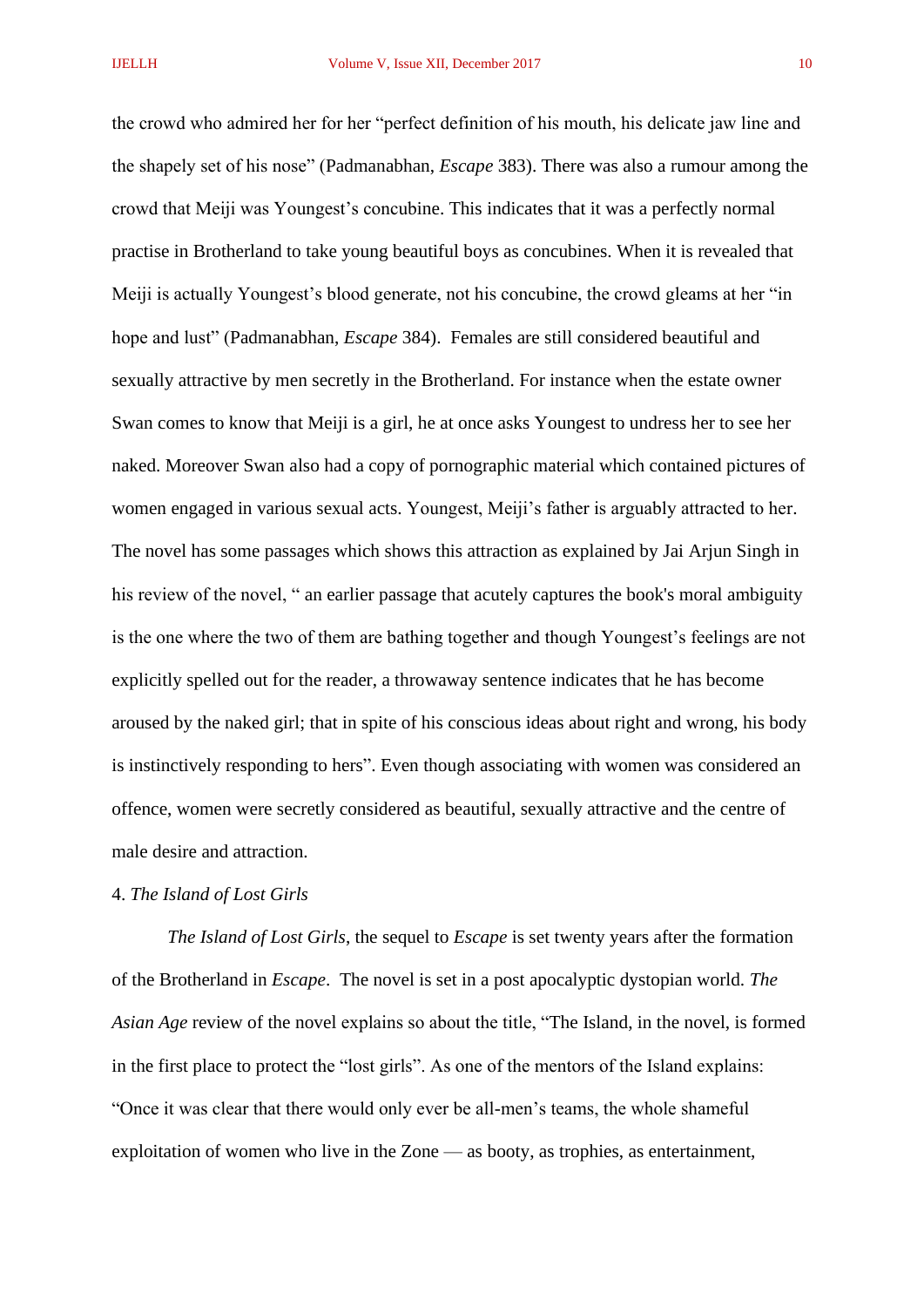whatever — became the established norm." The novel is set in a male dominated world which is marked by violence towards women. There are no virgins remaining in this world as all girls have faced some abuse at some point of time. The girls who come to this island have faced the worst kind of physical and sexual abuse which the mentors in the island try to repair and heal as mentor Vane explains, "…the majority of them come here like rag dolls with their stuffing torn out of them. They spend days and sometimes weeks in the regenerative solution, just to get their bodies working again. The surgical scars, the piercings and tattoos from their previous lives remain on their bodies as evidence of that life" (Padmanabhan, *The Island of Lost Girls* 270). Pankaj Kumar in his "An Eco-anarchism analysis of Manjula Padmanabhan's The Island of Lost Girls" explains so about the purpose of the mentors in the island, "The Mentor of the Island was conditioning the minds and physical structures of females' bodies. In this female zone, women are able to discard the social code and patriarchal rules from the mind of those females who unfortunately spent their time in misogynistic zone. The Island is scientifically so advanced that it has capability to make female bodies stronger both physically and mentally" According to vane the whole purpose of the island "is to return them to something like normalcy" (Padmanabhan, *The Island of Lost Girls* 270) which involves "healing their physical and mental wound" but also "instilling a sense of what we call Equal Dignity". In the island girls are asked to embrace their naked bodies as it is believed that they are "instruments of social change" (Padmanabhan, *The Island of Lost Girls* 114) and "by opening our bodies to air and sunlight we cleanse our spirit" (Padmanabhan, *The Island of Lost Girls* 114). Such an initiation is necessary as one needs to "own your bodies before you can heal completely" (Padmanabhan, *The Island of Lost Girls* 114).

The girls in the island are asked to embrace their bodies with all its flaws. In *The Pioneer* review of the novel Ipshita Nath says "…Moreover, she brings up important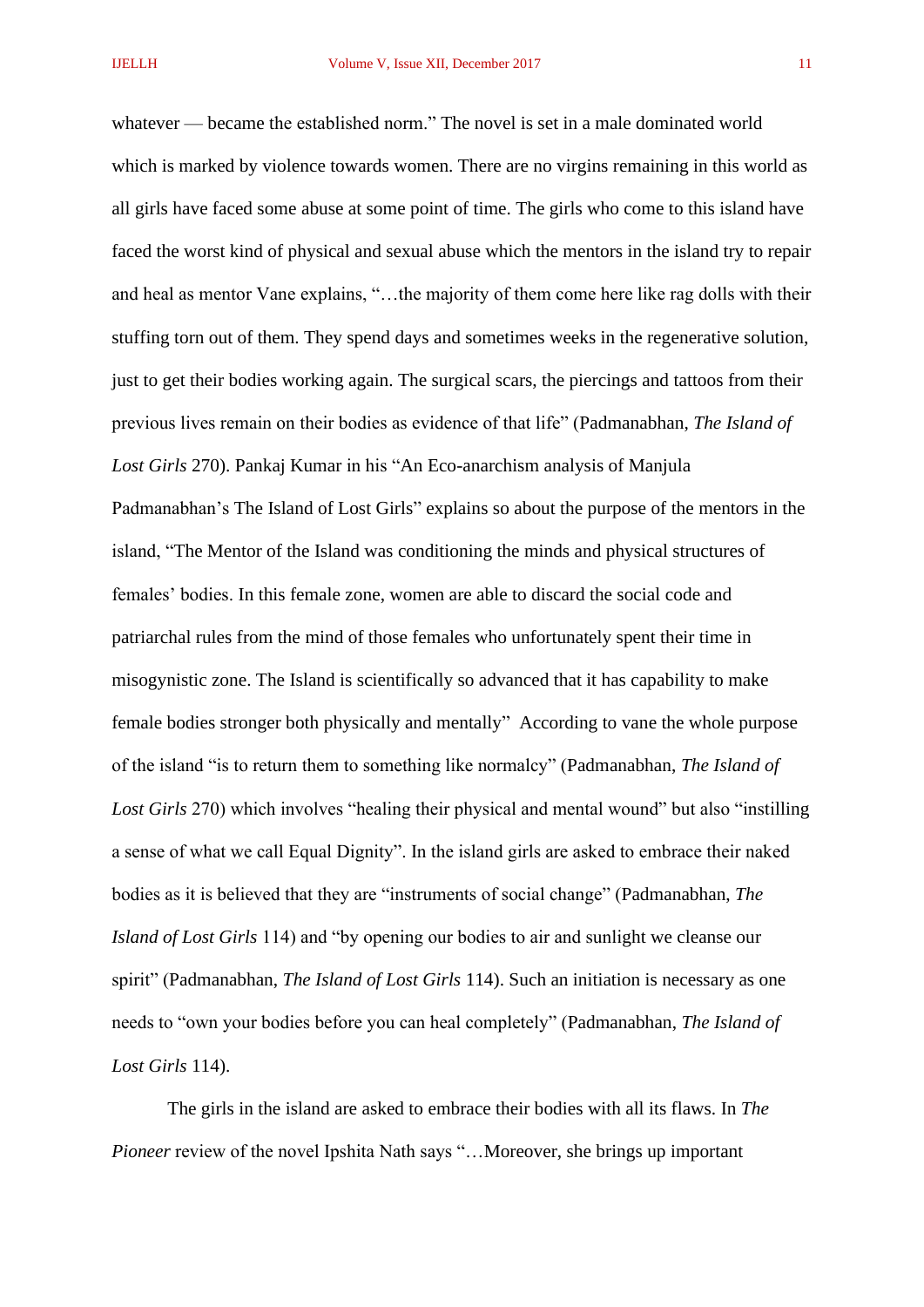discourses on body shame, body aesthetics and so on. These debates are incorporated through the vivid scenes in the narrative wherein the inmates of the island are trained to embrace their imperfections, and which I will leave the reader to discover on their own". The girls within the island do not have any notions of femininity. They are trained to be warriors for an unknown future battle. This is in contrast to the girls in the Zone who are still prized for their beauty and sexual attractiveness which makes them a prey of male desires. Padmanabhan emphasises on embracing bodily flaws in the novel just like getting there. The island run by women is trying to mobilise an active army of women soldiers which will help them in their fight against the violent practises of the Zone as well as the General's rule. The girls in the island despite their disfigured bodies are trained to be warriors inculcated with respect, pride and dignity in their own self. Padmanabhan emphasised the need for self worth rather than beauty.

# 5. "Urmila the Ultimate"

"Urmila the Ultimate" is about urmila, a girl who is regarded as so hideous that anyone who meets her runs away from her in disgust. The nurse who helps out her mother in the labour ward faints on seeing the newborn Urmila. Her grandparents make excuses to avoid visiting her. Urmila's parents are oblivious to the reaction evoked by Urmila's appearance. They regard her as any other girl child disregarding her physical appearance completely. As a person, urmila was well mannered and not prone to tantrums like most kids her age. Her parents are so impressed with her amiable and understanding nature that they prefer to discuss their problems with her rather than with their friends. The adverse reaction which her appearance evokes is exaggerated by the author. For instance when she is first met by the principal of her school miss Whattawiggly Patel "her multi tiered hairpiece flew straight up into the air. Her bright orange silk sari unravelled to the floor…Her false eyelashes melted and fused together so that she went temporarily blind. Her nail polish burst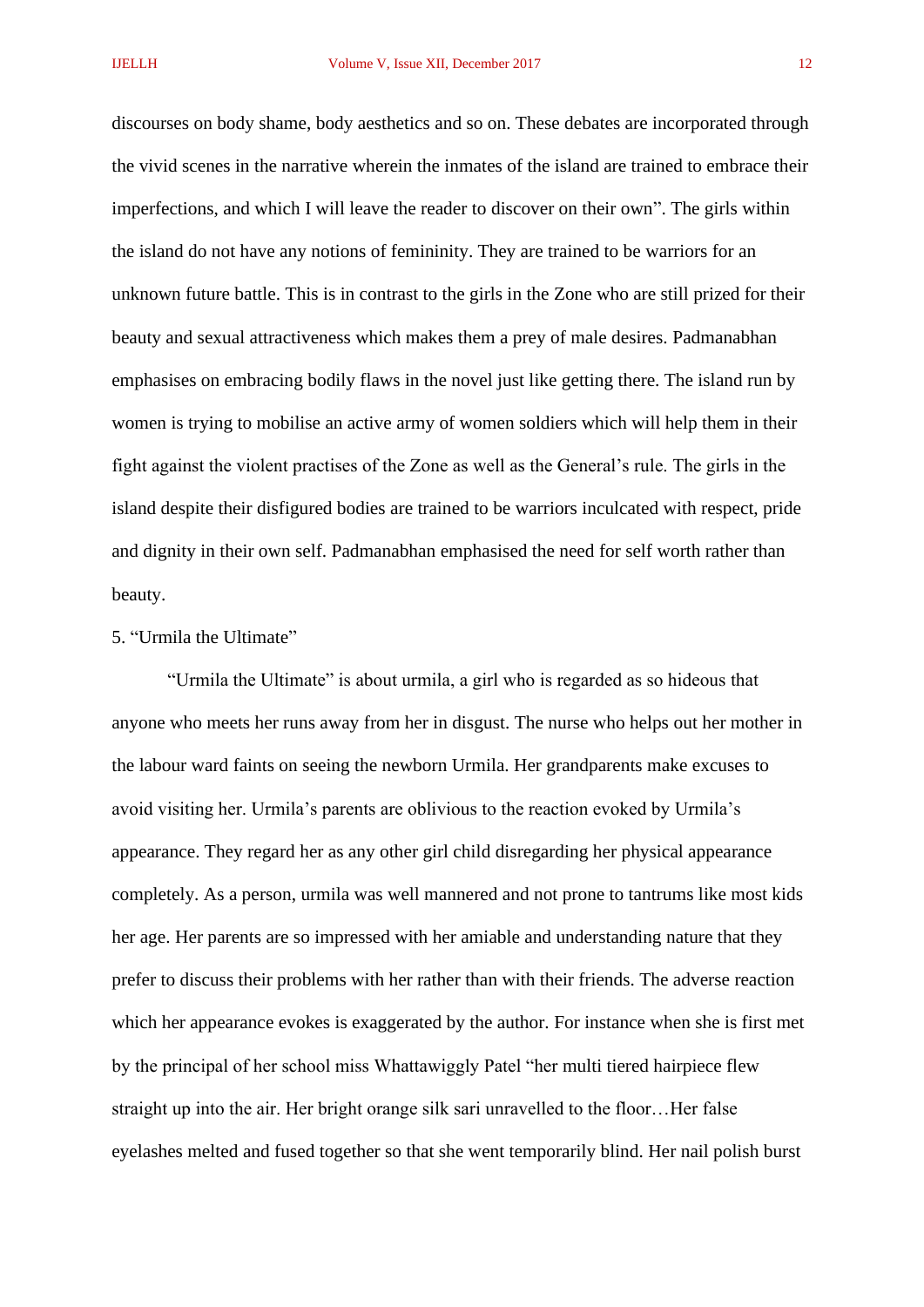into flames" (Padmanabhan, *Unprincess* 69-70). The author puts in no uncertain terms that Urmila is ugly. Urmila's appearance proves to be an asset when she is recruited by the army to defeat rival soldiers. It is in this way she puts her appearance to good use. The sight of Urmila in the battlefield makes the rival faction concede defeat as they are horrified by her appearance. Gajanan Sitaram Deshmukh in his article "Unprincess are really Princess and virginity is invisible in Manjula Padmanabhan's *Unprincess* and *Three Virgins and Other Stories*" comments so about the ending of the story, "Now Urmila is their Ultimate Weapon. Urmila defeated the foes and became the real heroine of her nation. Urmila used her ugliness to serve the nation. Her curse was now turned into the blessings" (35). The use of Urmila in the battlefield is kept a classified secret by the army. Even though she does not receive any public attention for her act in the battlefield, at the end of the story she is able to attain a semblance of normality in her life. The people who rejected her become more accepting of her.

The writer Padmanabhan is emphasising on Urmila's inner beauty which is her character, her endearing persona. She also does not try to gloss over Urmila's appearance. Neither Urmila nor her parents tries to find acceptance in society by subjecting her to cosmetic procedures. They embrace their appearance rather than finding a way to correct it so as to conform to the expectations of those around them. The adverse reaction evoked by the sight of Urmila's appearance is enough to drive most of the parents to resort to extraneous measures like cosmetic surgery to correct their daughters appearance which might be viewed as an anomaly in an increasingly beauty conscious society. The short story primarily aimed at children emphasises the value of inner beauty or personality which is more important than all external appearances.

### 6. Conclusion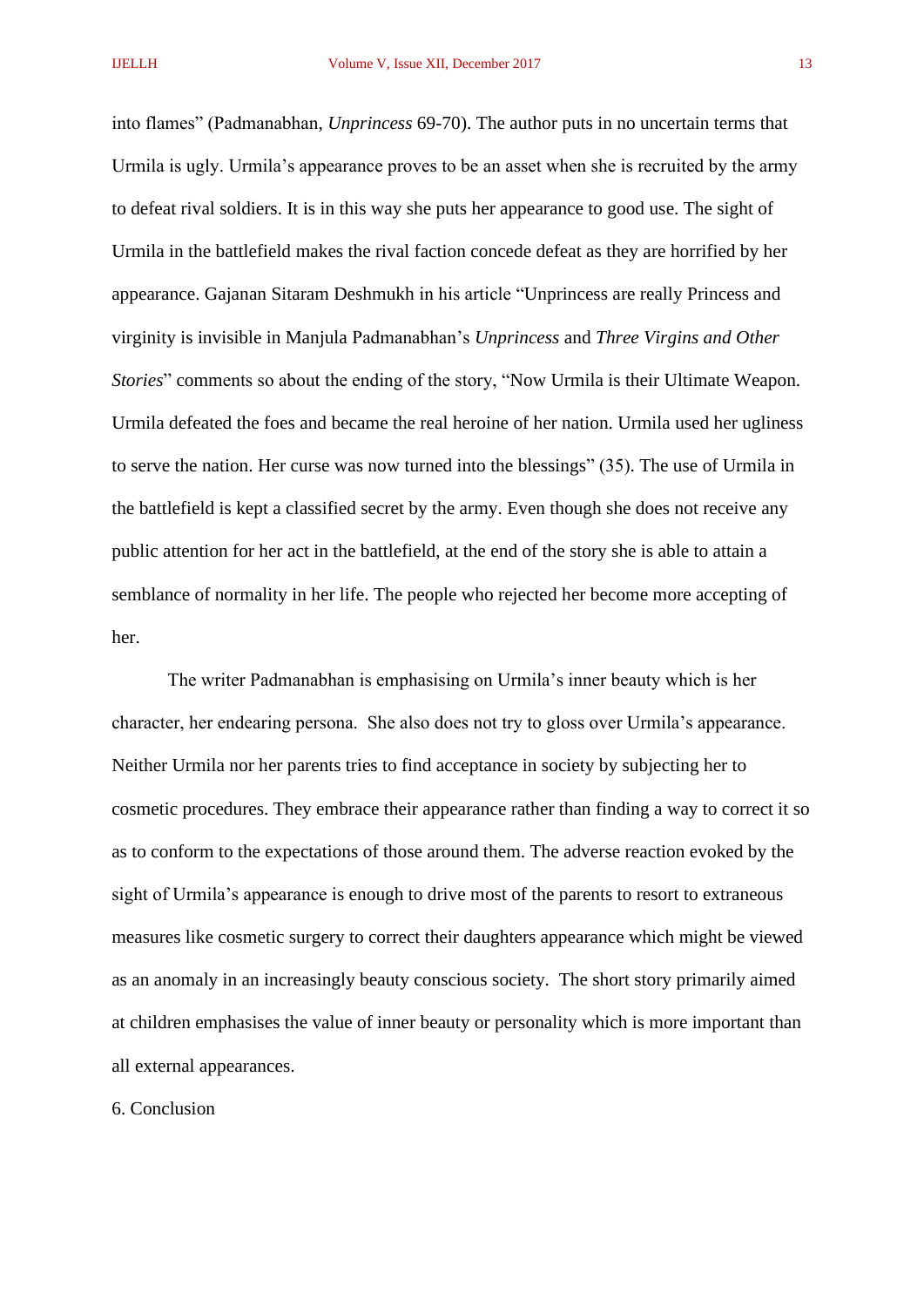Manjula Padmanabhan's works attests a notion of beauty which is all about inner appearances, self worth, and personality. Her works disapproves the conventional standards of beauty. Her memoir *Getting There* is her realization and acceptance of who she is irrespective of her physical appearance. The novel *Escape* depicts that beauty is after all a norm subject to change. *The Island of Lost Girls*, the sequel to *Escape*, is about embracing one's body and has a message of positive body image and acceptance. "Urmila, the Ultimate" the short story in the collection *Unprincess* lays emphasis on inner appearances rather than external appearances. Urmila's appearance regarded as her bane by the society proves to be an asset, an ultimate weapon of destruction while deployed in the battlefield. Padmanabhan's works are a testimony to the idiom "beauty is only skin deep'.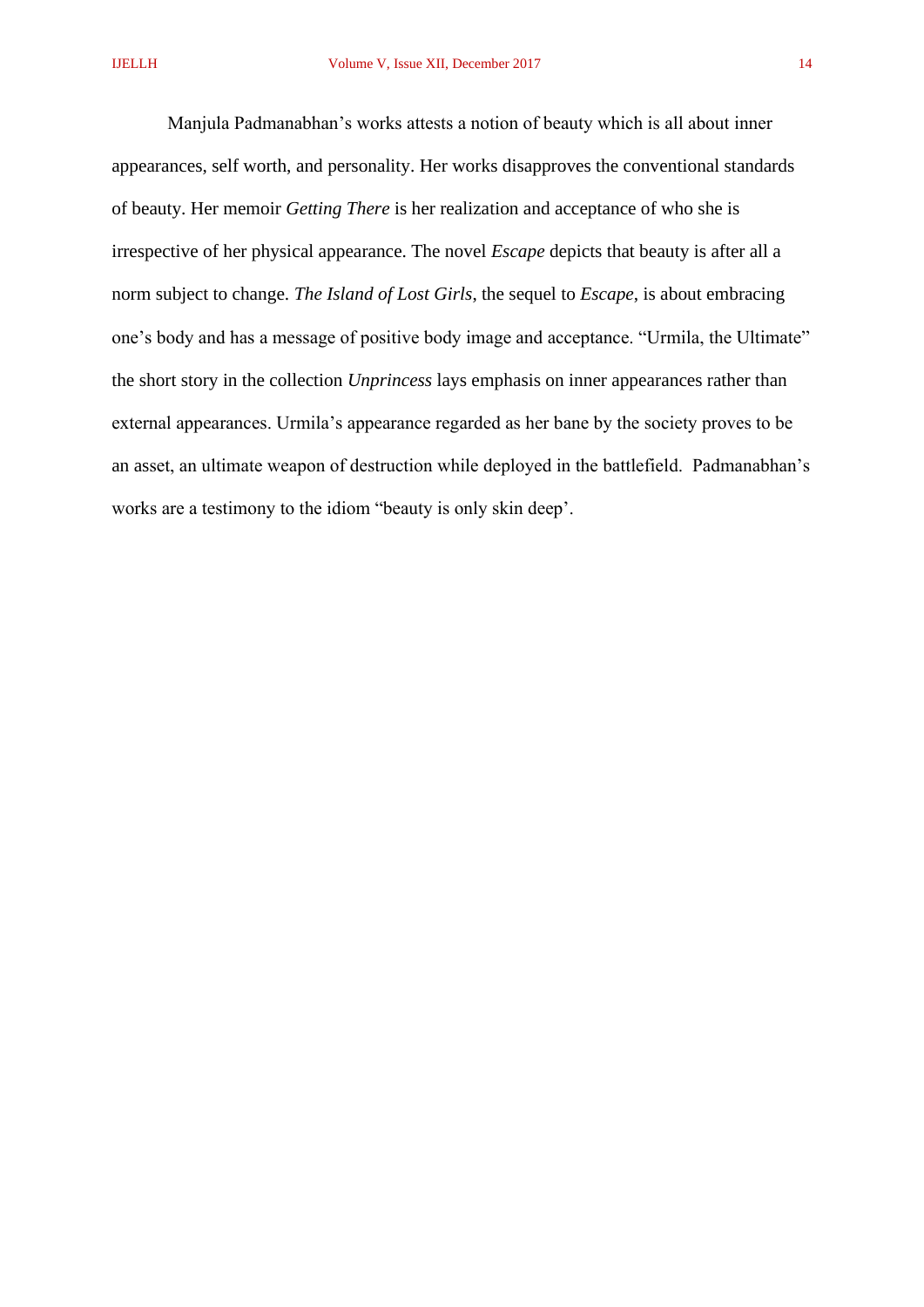### References

- Ramchandani, Kanishka. "Through a Glass Darkly: A conversation with Manjula Padmanabhan".*The Punch Magazine*. The Punch Magazine, 1October 2015. Web. 11 November 2017.
- Nath, Parshathy J ."I create mental films of the story: Manjula Padmanabhan". *The Hindu*. The Hindu, 1 December 2016. Web. 11 November 2017.

Padmanabhan, Manjula. *Getting There*. Picador : Great Britain, 2002. Print.

- Misra, Jaishree."*Escape* Manjula Padmanabhan". *Reflections of a Silverfish*. Wordpress, 21 May. Web. 8 December 2017.
- R, Vanitha and Bhaskar, Pramila. "The Dynamics of Post Colonial Ecofeminism and Hegemonic Masculinities in Manjula Padmanabhan's Escape". *Sai Om Journal of Arts and Education* 4.1 (2017): 4-11. Web. 18 October 2017.

Padmanabhan, Manjula. *Escape*. India: Picador, 2008. Print.

- Singh, Jai Arjun. "No woman's land: Manjula Padmanabhan's Escape". Jabberwock. Blogger, 29 October 2008. Web. 11 November 2017
- "Lost girls in a Lost world". *The Asian Age*. The Asian Age, 25 Nov 2015. Web. 24 November 2017.

Padmanabhan, Manjula. *The Island of Lost Girls*. India : Hachette, 2015. Print.

- Kumar, Pankaj. "An Eco-anarchism analysis of Manjula Padmanabhan's *The Island of Lost Girls*". The Creative Launcher 2.2 (2017) : 528-534. Web. 25 November 2017.
- Nath, Ipshita. "The Uncanny and Grotesque Unite in a Feminist Dystopia". *The Pioneer*. The Pioneer, 4 October 2015. Web. 5 December 2017.
- Padmanabhan, Manjula. *Unprincess*. India : Penguin Books, 2005. Print.
- Deshmukh, Gajanan Sitaram. "Unprincess are really Princess and virginity is invisible in ManjulaPadmanabhan's *Unprincess* and *Three Virgins and Other Stories*". *New Man*